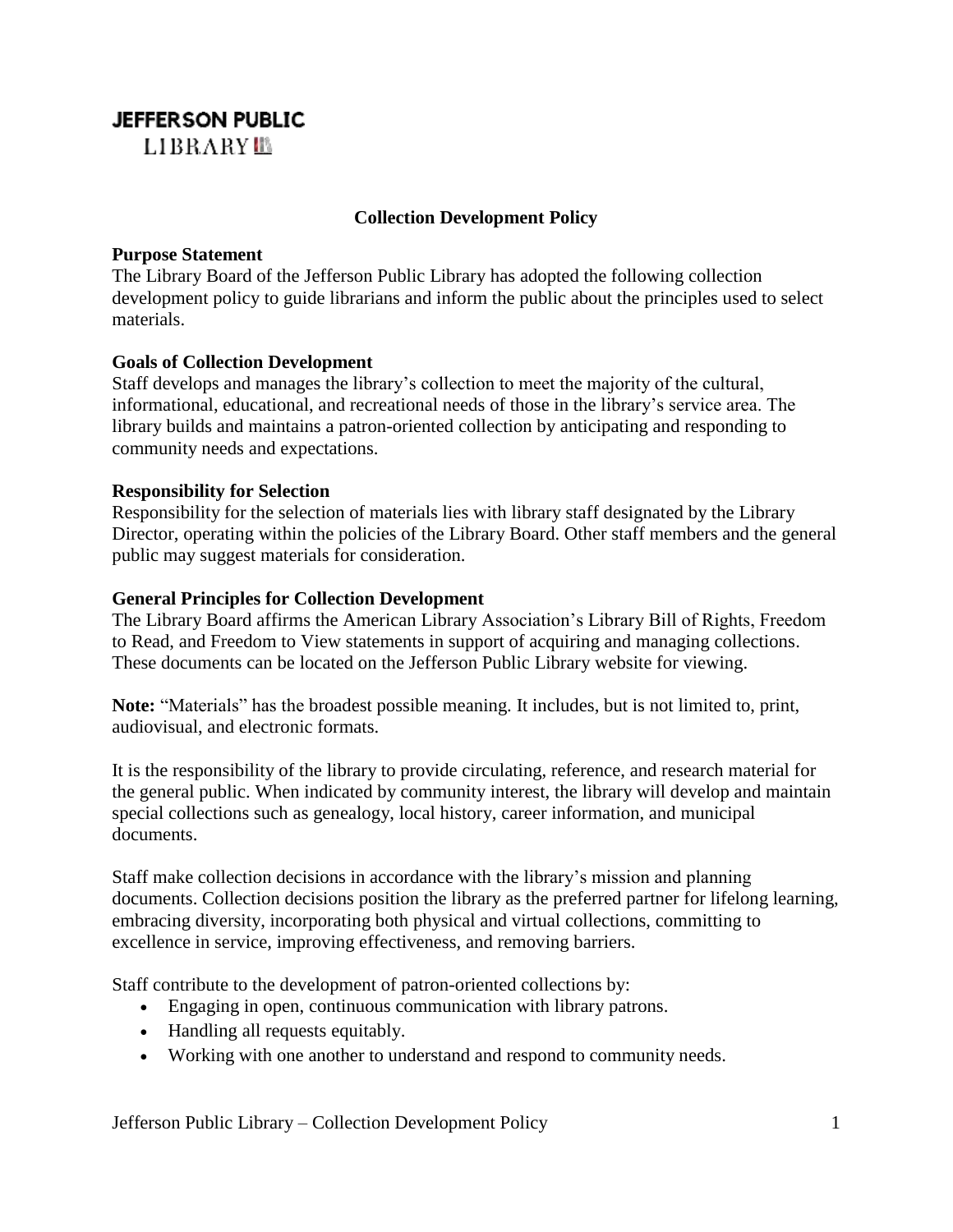- Understanding and responding to changing demographics and societal changes.
- Evolving the collection to reflect current electronic and audiovisual formats.
- Recognizing that materials of varying complexities and formats are necessary to satisfy the diverse needs of library users.
- Balancing individual needs and broader community needs in determining the best allocation of collection budget.
- Seeking continuous improvement through ongoing measurement.
- Reviewing the collection regularly to ensure it reflects current areas of community interest.
- Preserving local history materials as appropriate.

A balanced collection attempts to represent all sides of controversial issues as far as materials, space, and budget allow. The race, religion, nationality, or political views of an author or creator; language; depictions of violence or sexual activity; controversial content; or endorsement or disapproval by an individual or group does not result in the automatic inclusion or exclusion of an item from the library's collection. The library may select materials that some patrons may find objectionable, and might omit materials some patrons feel are important. In either case, the library has procedures for requesting the purchase or reconsideration of materials.

Responsibility for children's choice of library materials rests solely with their parent or legal guardian. Staff's selection decisions shall not be inhibited by the possibility that some materials could come into the possession of children.

# **Selection Criteria**

Selection is based on the merits of a work in relation to the needs, interests, and demands of the community.

Staff follow these principles when selecting materials:

- Contemporary significance or permanent value.
- Accuracy of content.
- Authority of the author/creator.
- Relation of the work to the existing collection.
- Price, format, and ease of use.
- Scarcity of information in the subject area.
- Availability of material elsewhere in the community and Library System.
- Patron requests and the authority of the requestor.
- Popular demand: The library should provide materials for enlightenment and recreation even if they are not of enduring value or interest. Staff will purchase a representative sampling of experimental or ephemeral material, but will not attempt to be exhaustive.
- Duplication of materials already in the collection: Purchase of additional copies of materials should be governed by intrinsic or historical value and popular demand.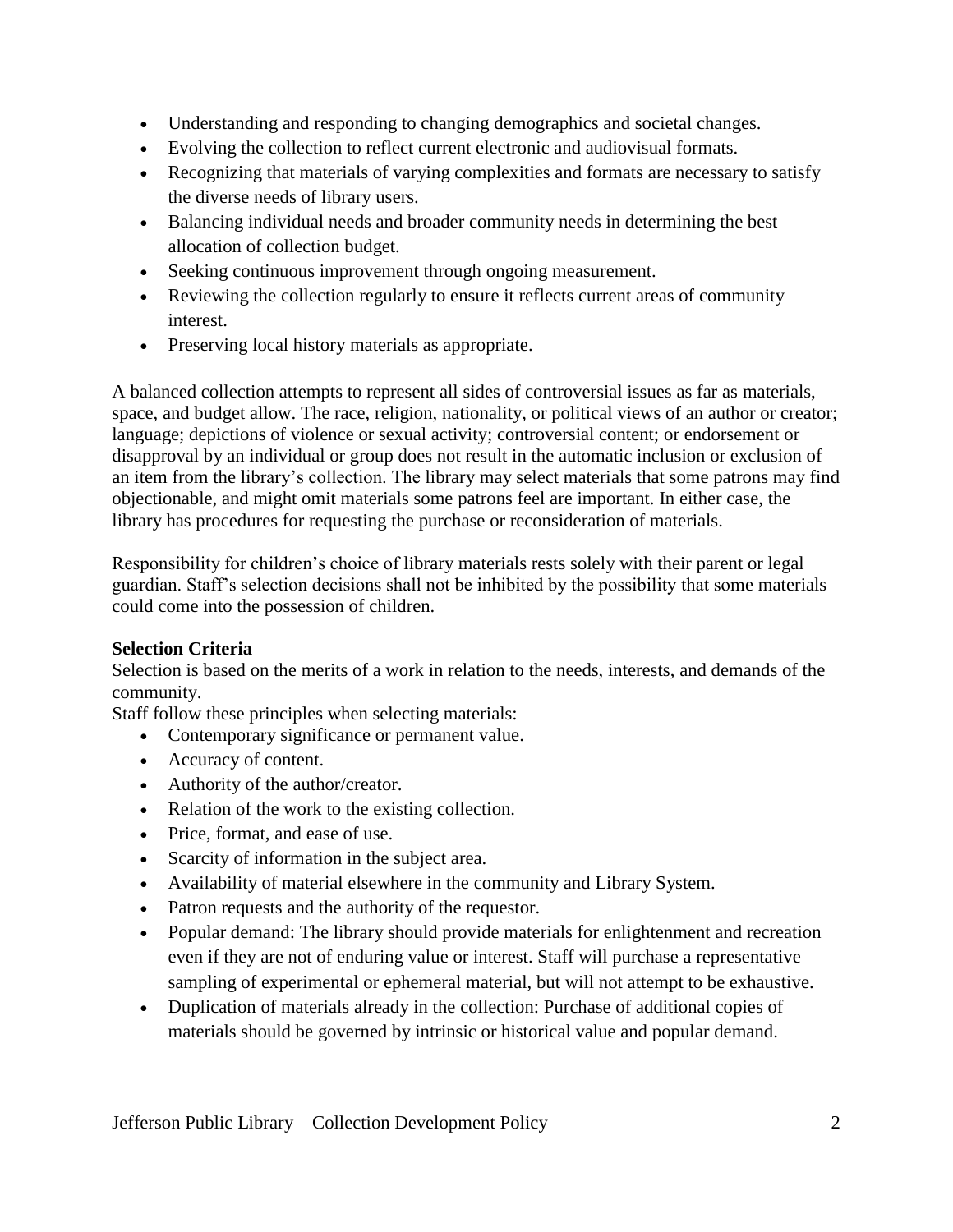• Textbooks and curriculum materials are generally not the responsibility of the library. Staff may purchase textbooks or supplemental materials for the collection when they represent the best, or only, source of information on a subject.

## **Gifts and Donations**

All gifts to the Library are subject to the [Gifts & Donations Policy.](https://www.oconomowoclibrary.org/your-library/policies/gifts-donations-policy/)

A gift for the library collection may consist of materials or funds. The library encourages monetary gifts that are not earmarked for specific items in order to permit the most flexible use of the donation for the enrichment of the collection.

Gift additions must meet the same selection criteria as purchased materials. If the library receives an offer of a gift of marginal value, staff consider processing costs and use of shelf space when accepting or declining the gift.

The library will not affix a value for income tax purposes to any gift accepted; rather this is the responsibility of the donor. The library will, however, upon request, acknowledge the gift by letter, and specify the type, quantity, condition, etc. of the gift for the donor's records.

Gifts that are not added to the library's collection but that are in suitable condition shall be forwarded to the Friends of the Jefferson Public Library, or to other organizations when the Library Director deems it appropriate. Any items unsold by the Friends of the Library may then be donated to another organization or discarded.

#### **Replacement**

A replacement is an item purchased to take the place of an identical title previously in the collection of which the last copy has been withdrawn.

It is the library's policy not to automatically replace all books withdrawn because of loss, damage, or wear. Need for replacement in each case is judged by two factors:

- 1. Existence of adequate coverage in the item's field by similar material.
- 2. Demand for the specific title.

# **Binding & Mending**

Keeping materials in good physical condition is essential. Staff shall decide how to handle worn materials —whether to mend, bind, or withdraw them. Each decision is based on the physical condition of the book, current validity of its contents, availability for reorder, and cost of binding versus replacement.

Replacement is preferable to binding if costs are comparable. Binding is preferable to mending if a title is expected to have long-term usefulness. Mending is done only when need is detected early, except in special cases.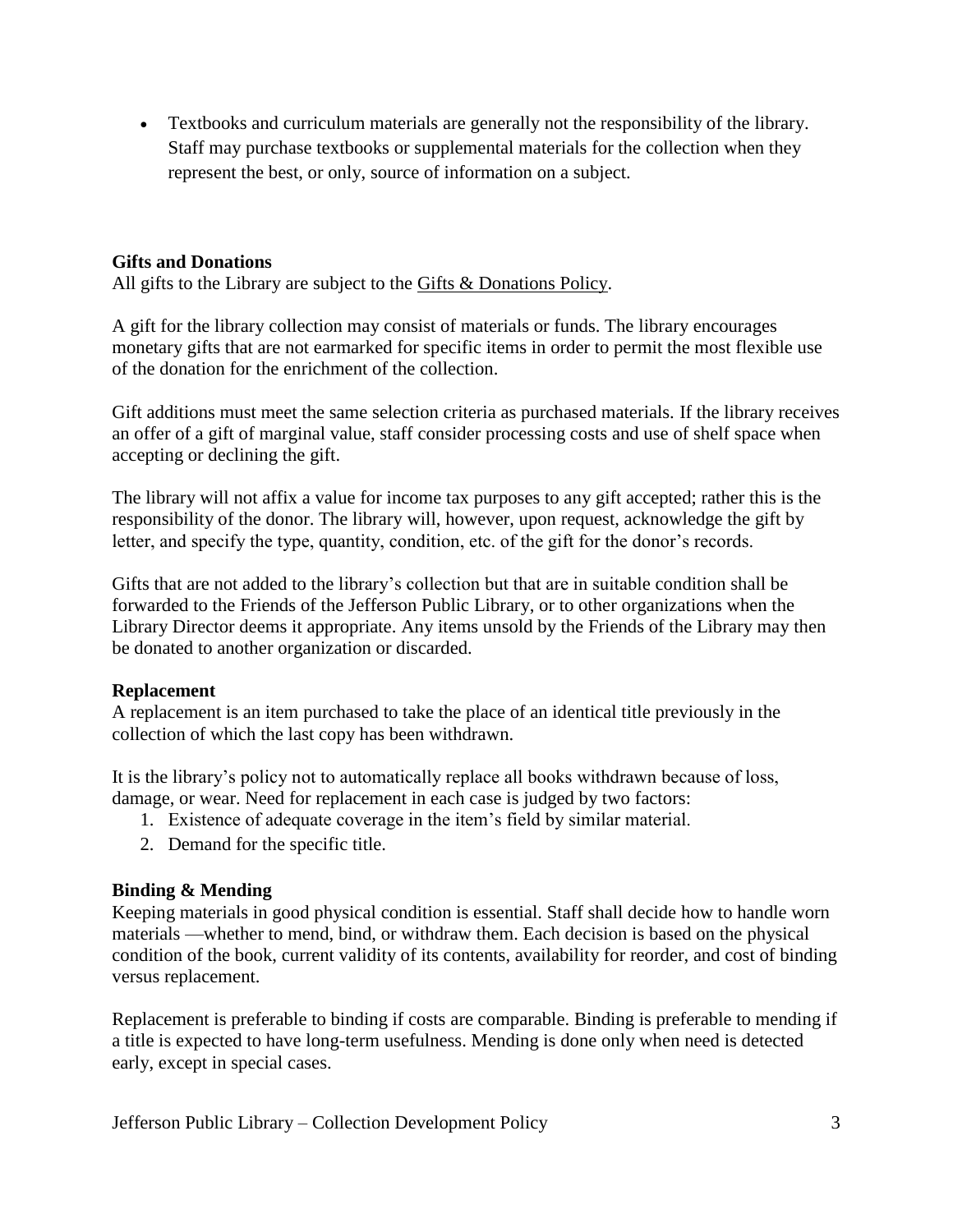## **Weeding**

Weeding is the withdrawal of items no longer suitable or useful in the collection. Weeding is a thorough, conscientious, and continuous effort to achieve a well-balanced and up-to-date collection. The library bases its weeding decisions on a number of factors, including physical condition, publishing date, frequency of circulation, community interest, and availability of newer, more current, and/or more accurate materials. Local history materials are an exception, as are certain classic and/or award-winning materials, and materials by local authors.

### **Recommendation and Reconsideration of Library Materials**

The public has a right to request materials to be added to the collection and to question materials currently in the collection. Recommendation and reconsideration request forms are available at the Jefferson Public Library or on the library's **website.**

## **Reconsideration of Materials**

The Jefferson Public Library recognizes that many materials are controversial and that any given item may offend some patrons. Selection of materials will not be made on the basis of anticipated approval or disapproval, but solely on the basis of the principles stated in this collection policy.

Library patrons' choice of library materials is an individual matter. While an individual may reject materials for themselves, they cannot exercise censorship by restricting access to the materials by others.

Library materials will not be marked or identified to show approval or disapproval of their contents, and no library material will be sequestered, except to protect it from damage or theft.

Selection of library materials will not be inhibited by the possibility that these items may come into the possession of children. Responsibility for what children read or view rests solely with their parents or legal guardians and at no time will the library take responsibility for monitoring what items children read, view, or select. Parents/guardians may inquire with library staff about the library's policy and procedure for placing restrictions on their child's library card.

To request that a material be withdrawn from the collection or moved a Material Reconsideration Form must be completed.

#### **Material Reconsideration Process**

The process for responding to the Material Reconsideration Form will be as follows:

- 1. A Material Reconsideration Form may be obtained from the Jefferson Public Library or on the library's website and must be filled out by the complainant. Use one form per item.
- 2. The inquiry will be reviewed by the Librarian in charge of the section/collection and the Library Director.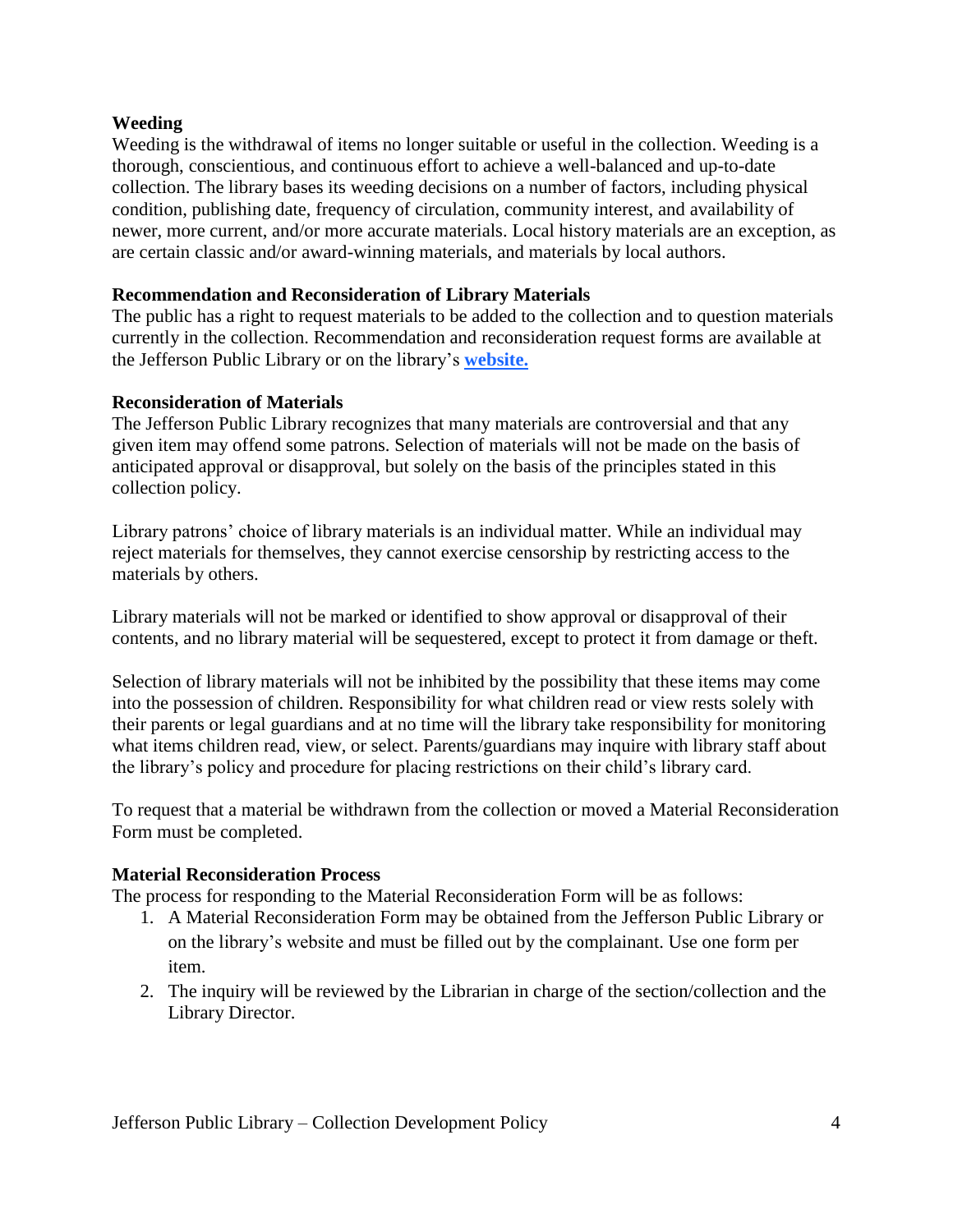- 3. During the process of reconsideration, questioned materials remain in the active collection until an official decision is made.
- 4. The Librarian in charge of the applicable section or collection will meet with the individual making the complaint.
- 5. If agreement is not reached, then the next step is to create an ad hoc Reconsideration Committee consisting of the Library Director, the Librarian in charge of the section/collection, and a full-time staff member whose name is drawn at random.
- 6. Each member will submit, in writing, their recommendations to the Library Director.
- 7. The Library Director will make a decision regarding the disposition of the material. The Library Director will communicate this decision, along with the reasons for it, in writing to the individual who initiated the request.
- 8. If the complainant desires further action, they may submit a written appeal to the Library Board within ten business days. The written appeal will be placed on the agenda of the next regular meeting of the Jefferson Public Library Board which is open to the public. The Library Board reserves the right to limit the length of public comments. Appeals received less than seven days before that month's meeting may be postponed to the next month's meeting.
- 9. The Library Board will determine whether staff followed the library's Collection Development Policy and the procedure for material reconsideration.
- 10. On the basis of this determination, the Board may vote to uphold or overrule the decision of the Director.
- 11. The Library Board will prepare a written response to the complainant.
- 12. The Library Board's decision is final.

# **Previous Reconsideration Requests**

Requests to reconsider materials which have previously undergone the reconsideration process will be referred to the Library Director. Repeated or redundant requests by an individual or a group to reconsider materials with differing titles but similar content will be restricted as follows:

- The Library will not accept requests for materials that have been reconsidered within the past three years.
- If the Library Director concludes a request may be redundant, the Director will notify the complainant(s) that the item(s) in question, having already undergone a thorough review and reconsideration process, will not be reevaluated.
- In the event that a complainant charges a particular item is not protected under the First Amendment of the Constitution of the United States of America, the onus of proof rests with the complainant.